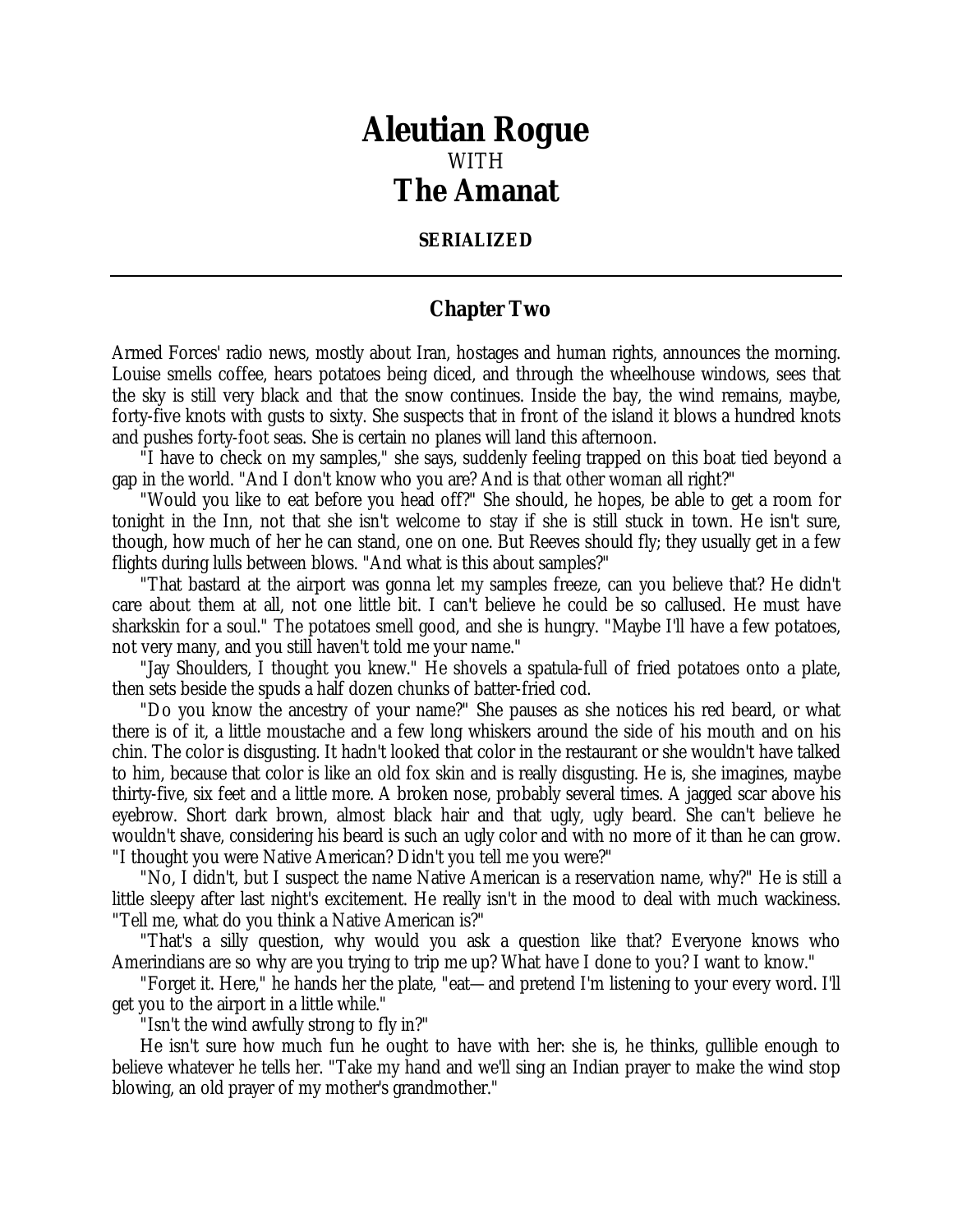"I don't know if I want to do this—"

"Then I go and sing it by myself. The wind will stop, you'll see." He glances out the side port of the wheelhouse and checks where the tide is. Although the morning is still very dark, by *Judi B*'s picking lights he sees that the tide is full, ready to ebb. "I go pray, and in one hour, the wind, it will stop blowing hard. Blow just a little, like a mouse squeak." He wishes he wouldn't slip into village-speak when he gooshes a cheechako, but the creole language seems so much more appropriate than the words he was taught in school, the words used to rationalize cluster bombs.

The storm has blown itself mostly out. When the tide turns, so will the wind. So he might as well slip back into the Inn and get his raincoat, get hold of Hank and his cab and have him ferry her out to the airport. He suspects she would benefit from returning to the Lower Forty-Eight—she lacks the makings of a typical cannery rat, which is, he reckons, a compliment.

Crossing *Judi B*'s picking deck, he watches as snowrounds find holes in which to hide as he suspects he should be doing—the morning's lingering darkness brings an inherent calmness that feels false as atmospheric pressure remains low, the air heavy and the wind strong. But when he heard Peggy, the voice of the marine forecast, calling for winds only to twenty knots, seas to thirteen feet by this afternoon, he believed her.

In UniSea's kitchen—he enters by the backdoor—Jay hears that Armed Forces' radio news carries even more about Iran and the hostages as he signs last night ticket and collects his raincoat. On the restaurant's lower level, Hank sits smoking, nursing a cup of thin coffee, thinking about one of last night's fares, a vice president for American President Lines who he left standing in the storm when the executive threw punches at another v.p.

"Hank, I need you to haul a passenger out to the airport in about twenty minutes. Okay?"

Jay counts, in Hank's one sentence response, nine "fucks" or its derivatives as the cab driver complains about a privileged class that thinks any behavior is acceptable this close to the end of the world.

"I have to get her. She's still on the *Coyote*." Jay says when he finally gets in a word.

"Who?" Hank asks.

"The passenger you're taking out to the airport in twenty minutes. She'll be flying standby so she needs to be there early."

"Got yuh.…I don't have to cross that fucking gap in that fucked up dock, do I? You hear about Davy Godell. Just fell fucking in. The fucking gap finally got one. Fucking drown him. Seven minutes, that's all the fucking long you got if you fall fucking in."

Shaking his head, Jay says, "That's bull shit, Hank. I fished that fat Irishman off the garbage scow out after he'd been in forty minutes. He was a little stiff, but he was still alive."

"Yeah, and he drowned a fucking week later when the *Columbia* rolled over. All you did was cheat fucking death one fucking week." Hank says more, but Jay isn't listening. He is already on his way back to the subdock, where that descriptive gap awaits him and that tiny light streak already on the eastern horizon, obscured by Unalaska Island.

"Louise, you need to be in line by seven to get on the standby list"

"Why didn't you tell me this earlier—it's already seven fourteen, and it will be seven fifteen in just a minute."

Interrupting, he says, "I know. Grab your things. We have to go. You have to be there early."

Surprised that the wind has almost stopped since he left to go pray, Louise now isn't sure what to think about the power of Native American spiritualism—she feels less threatened by the jump from bulwarks to bulwarks, then from the *Judi B*'s upper deck to the subdock although on either of her jumps she could have fallen; there was nothing to catch her, and if she fell between the boats she would most likely be crushed. She doesn't even want to think about falling through the dock, and there are so many places where the decking is rotten and spots that have to be avoided she can't not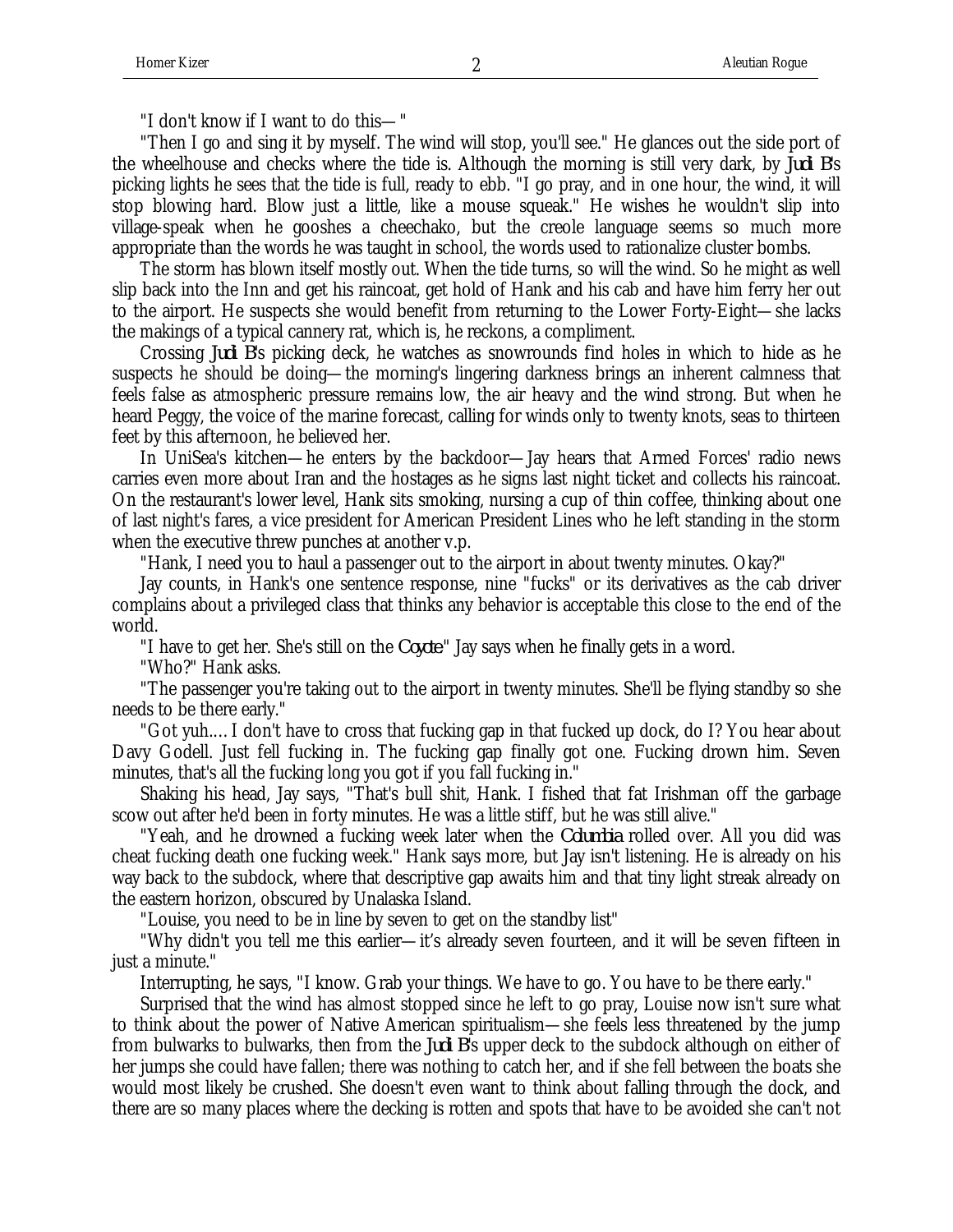think about falling through despite setting her mind on the condition of her samples that she finally can't keep all of her thoughts straight.

Without the wind and snow, the ordeal of recrossing the suspension bridge is less frightening, and once across the gap, she feels the need to hurry. The cab awaits her. She collects her satchel and dufflebag from where she cached them behind UniSea's front counter, and beside the taxi's rear door, she extends her hand towards Jay, who, instead of shaking it, kisses it, which embarrasses her. Then she leaves him standing in a mud puddle, beneath a black sky as she wonders what his kiss means, if it means anything.

The orange Checker bears testimony to the number and size of the potholes between the Inn and the airport. With sagging springs and either broken or no shocks (she can't tell which) and with a crumpled fender that rubs against its left front tire, the vehicle jolts and jostles her over pond-size puddles, around concrete machinegun pillboxes, across washboarded gravel roadbed, and past ghostly silhouettes of partially collapsed buildings that once was the hospital complex the Japanese bombed. The ride to the airport depresses her. She is returning to an insane world. Her doubts about whether anything in this insane world means anything reach, as a pickpocket would, inside her and steal her expectations of what she will do with the money she earned as an observer. She was so sure of how she would spend her thousand dollars, but now she seems not to have any money and no plans for where she should spend what she doesn't seem to have.

She arrives at 7:29, and already, six people stand in line, awaiting the nine o'clock ritual of the door opening. She pays the driver as much as she earned in a day as an observer, and she wonders about her money, remembering now that she has some. She wonders if she'll have any money left when she returns to Oregon. She would like to return to Alaska because she really hasn't seen very much of the state, and because she believes there are jobs up here, ones that relate to fisheries, what she knows most about. And she wonders what quirk of fate brought her together with Jay, who kissed her hand, something no one else has ever done. Karma, perhaps.

Lugging her bags, she takes her place in line. Reeves' terminal fits Dutch Harbor, America's #1 fishing port. Single story. Wood framed and sided. Painted white with its paint peeling. Radio antennas and wind gauges jut from its cedar shingled roof. And a roped-off area of the runway's apron serves as its parking lot.

Thirty-five degrees and rising rapidly—the runway softens as it thaws. Don, Reeves' station manager, drives his pickup the length of the gravel airstrip. Jay had warned her of the possibility that Don might declare the strip unsafe, thereby canceling the calm weather, which she didn't expect but which he prayed about and which came to pass and that means a lot to her. So she hopes the station manager doesn't declare the strip dangerous, and she looks from the station manager's pickup to the ground where snowrounds hiding in the grass along the edge of the building can no longer escape the penetrating fingers of the climbing temperature.

One person crowds the terminal's door while the other five lean against its sidewall. Like herself, two of the five are first-timers, still lugging their dufflebags. Three are veterans of this waiting war: their clothes have that slept-in look. The first-timers fidget with their bags and fiddle with jacket zipper pulls, but the veterans are almost asleep on their feet.

A Pan Alaska van discharges a load of passengers a few minutes after eight. A Sea Alaska van deposits more passengers. The taxi brings a full load. And Icicle Seafood's Toyota pickup adds three more to the swelling line. The taxi returns with another load, and Northern Commercial mechanics sitting in their pickup laugh at the jockeying for position as more than forty people stand in line, with more arriving.

At last, nine. The terminal's doorknob rattles, but after a moment, stops. The key won't open the door.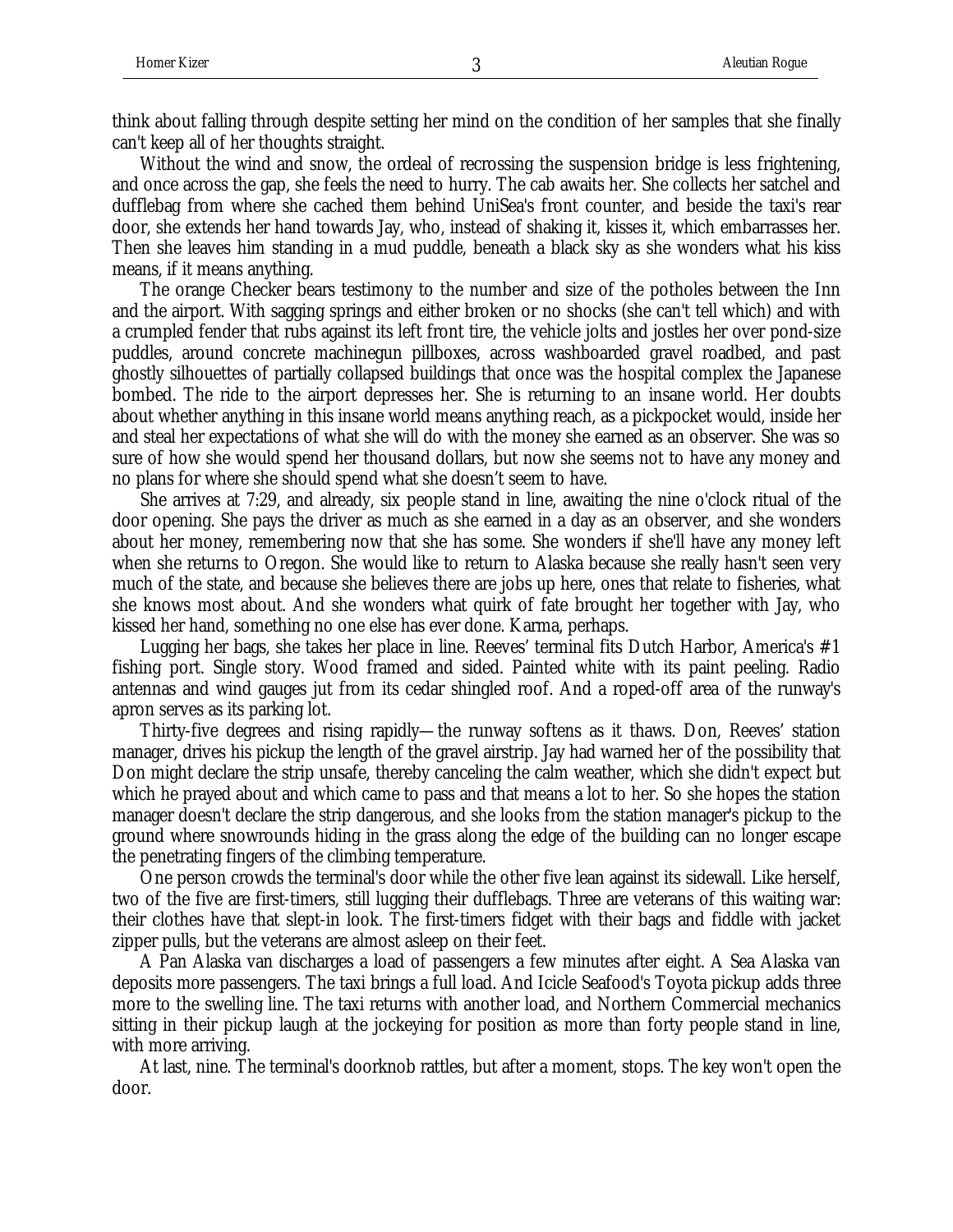With its head cocked and its neck feathers thrown forward, a raven perched on the terminal's roofline watches the Standbys. The black bird shifts weight from foot to foot in an apparent attempt to better observe the flightless creatures beneath him, then caws and flies to a powerpole across the road.

The rattling of the doorknob begins again. And stops again. From within the building, two voices curse the lock.

The line stands at attention.

Once more, the doorknob rattles.

A surge beginning at the back of the line pushes forward, forcing the early arrivals against the door.

The rattling stops. Retreating footsteps can be heard. Then from deep within the building, someone hollers, "Door's open." The lead man tries the knob. The door yields. And a fellow in slimy, yellow raingear crowds in front of her, making her eighth in line.

Still thinking about him kissing her hand—that was a romantic thing for him to do—she lets the guy in the slimy raingear cut in line unchallenged. She wonders if he was encouraging her to stay, if she missed the signal he was sending, and she wants to go back and ask him what his intentions were. If she didn't have reports to fill out in Anchorage, she'd walk back to the subdock and do just that, ask him why he kissed her hand when all she expected was for him to shake it. If he wants her to stay, she could learn to fish, to pull gangions. Hard work, rough weather, cold water—she knows she would like the life. Honest work, money, people. Yes, she would like to know an honest man.

Sixty-one potential passengers file past the ticket counter, receiving a number in exchange for their name. A fuzzy PA speaker invites them to be seated, then tells them, Louise thinks, that when their number is called, they can purchase a ticket. And all around her, cigarettes are seemingly lit in unison.

The numbered Standbys mill, like corralled cattle, about the terminal building. They trip over their dufflebags. And their neighbors'. Dufflebags are piled head-high in the corners and four feet high down the middle of the floor, with smaller piles around the wood posts that support the low ceiling. Incoming bags, the ones airline employees have time to bring inside, are stacked beside the doorway.

She waits. There's nothing else to do. And she thinks about him kissing her hand. She doesn't even want to rub where he kissed; it was such a romantic thing he did.

The crowd din drowns the taped background music as smoke quickly fills the building. Rumors circulate that four planes will land today, weather permitting. A call is made for a possible charter to Anchorage. A seventh name is sought for a chartered Lear flight to Kodiak. And she shares a week old edition of the *Seattle PI*.

The music stops as does the din. The PA announces that a freighter will arrive at ten o'clock. CHEERS! Freighters haul freight in, but Standbys out.

A Japanese built YS-11A bearing Reeves' logo touches down with its full load of freight and two week old mail a few minutes before ten. Two pickups back against its cargo door, and the plane is unloaded by hand.

Sitting along the south side of the building, Louise leans diagonally against the wall in a futile attempt to stay beneath the cigarette smoke. Six names are called. Six tickets purchased. Dufflebags from the middle of the floor are weighed. Then boxes of frozen king crab sections magically appear to be weighed and tabulated. Four more names are called. So she will be one of the lucky ones, maybe.

More dufflebags are retrieved. More shipping boxes marked *FROZEN* appear from seemingly nowhere. More tabulations are computed in pencil so weights can be juggled. She checks her samples, covered by a slip for excess baggage. And more names are called as the tabulations